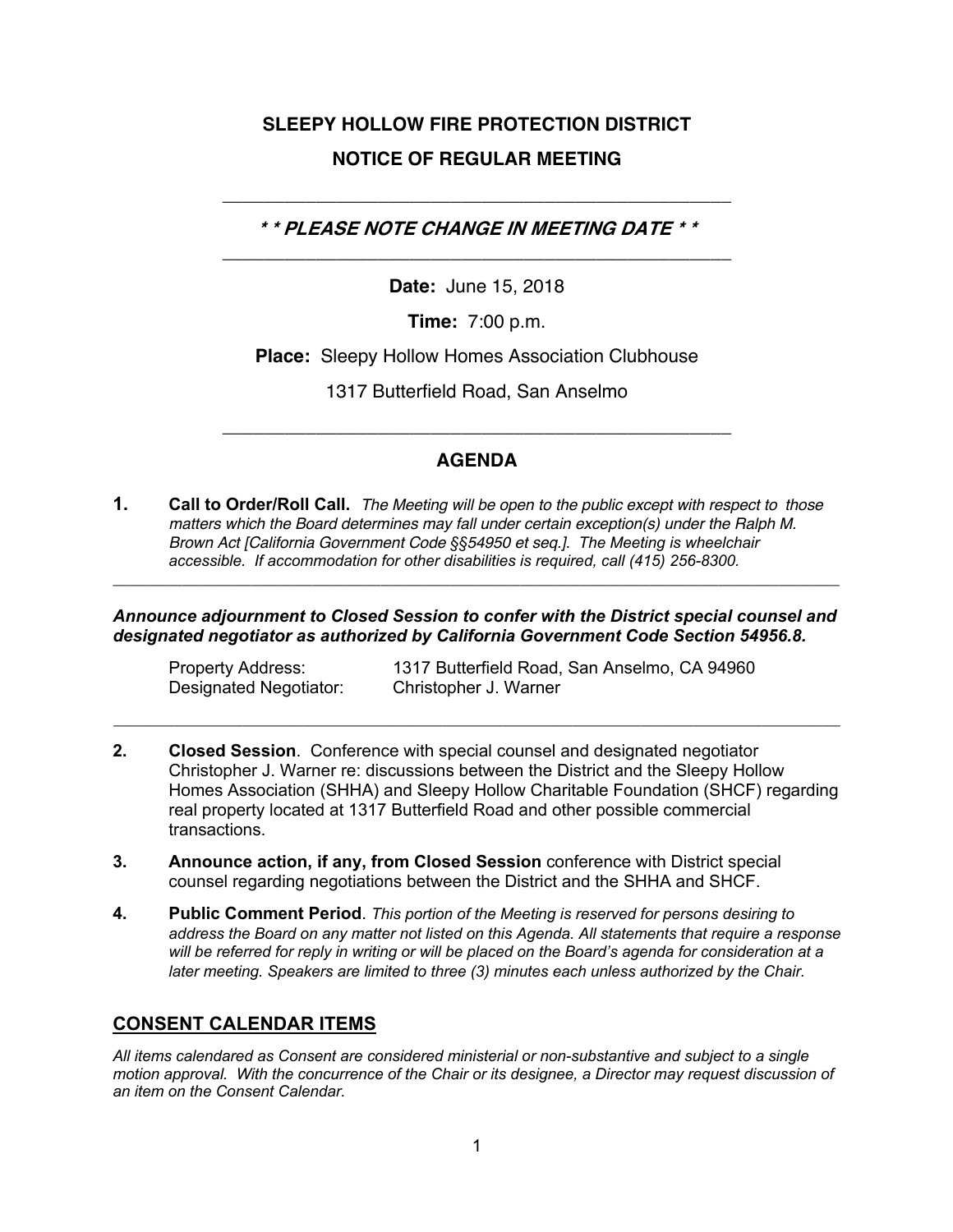### **5. Approval of Prior Meeting Minutes**

- January 29, 2018 Special Meeting
- March 21, 2018 Special Meeting

## **ACTION OR POSSIBLE ACTION ITEMS**

- **6. Financial and Operations Reports**, including budget, annual audit, etc. updates.
- **7. Presentation and adoption by resolution of FY 16-17 District Budget.**
- **8. Approval of RVPA Paramedic Tax Rates and Election.** Adoption of resolution approving (i) an election to be held on November 6, 2018 to present to the voters of the District a proposed continuation of the four-year special tax for paramedic services in the amount of \$79.50 in the first year and raising the tax \$4 annually to a maximum of \$91.50 per taxable living unit, or per 1,500 square of structure on a developed parcel in non-residential use, which will annually raise approximately \$

in Year One and will annually raise approximately  $\$\$  in the final year, and increasing the appropriations limit by the amount of said tax be adopted; (ii) ballot language and argument(s) in support of proposed tax to be made by the District; (iii) consolidation with the general election to be held on said date, and (iv) District request to the Registrar of Voters to provide all necessary election services and to canvas the result of said election.

### **9. Report on RVFD Shared Services Agreement status.**

- **10. Report and update on Firewise® Community initiatives,** including projects work plan re: vegetation management via goat/sheep grazing, chipper days, etc., August evacuation drill planning, potential firescape modeling project with Fox Lane homeowners, home inspections program, community preparedness coordinator, public education and safety collaboration opportunities with community organizations including San Domenico School and Sleepy Hollow Homes Association, private landowners Triple C Ranch and Rocking H Ranch, and Marin County Open Space District.
- **11. Discussion of holding Special Meeting** to consider adoption of hazard species ordinance and resale inspections.
- **12. Discussion of holding Special Meeting** to consider installation of warning siren in District.
- **13. Updates** on (i) District fire pumps program, (ii) summer preparedness initiatives, and (iii) latest Chipper Day results
- **14. Adoption and presentation of proclamation** acknowledging and expressing District's appreciation for outstanding collaboration with District-Large Property Owner Working Group re: livestock grazing project partners
- **15. Board requests** for future agenda items, questions and comments to staff, and Directors' announcements, if any
- **16. Adjournment** to next Regular Meeting: August 16, 2018 (anticipated)